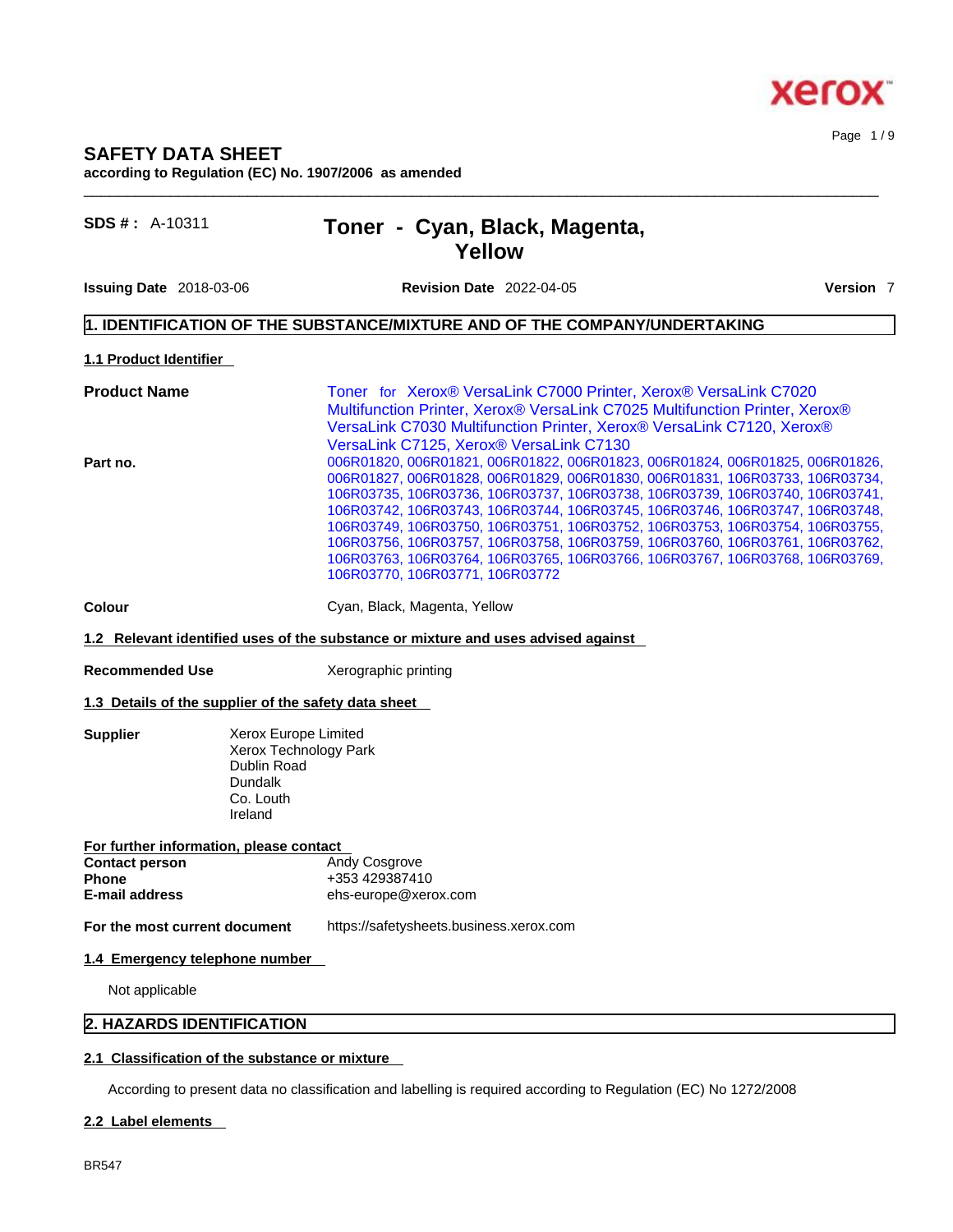Page 2 / 9

# **SDS # :** A-10311 **Toner - Cyan, Black, Magenta, Yellow**

 $\_$  ,  $\_$  ,  $\_$  ,  $\_$  ,  $\_$  ,  $\_$  ,  $\_$  ,  $\_$  ,  $\_$  ,  $\_$  ,  $\_$  ,  $\_$  ,  $\_$  ,  $\_$  ,  $\_$  ,  $\_$  ,  $\_$  ,  $\_$  ,  $\_$  ,  $\_$  ,  $\_$  ,  $\_$  ,  $\_$  ,  $\_$  ,  $\_$  ,  $\_$  ,  $\_$  ,  $\_$  ,  $\_$  ,  $\_$  ,  $\_$  ,  $\_$  ,  $\_$  ,  $\_$  ,  $\_$  ,  $\_$  ,  $\_$  ,

**Issuing Date** 2018-03-06 **Revision Date** 2022-04-05 **Version** 7

 $\_$  ,  $\_$  ,  $\_$  ,  $\_$  ,  $\_$  ,  $\_$  ,  $\_$  ,  $\_$  ,  $\_$  ,  $\_$  ,  $\_$  ,  $\_$  ,  $\_$  ,  $\_$  ,  $\_$  ,  $\_$  ,  $\_$  ,  $\_$  ,  $\_$  ,  $\_$  ,  $\_$  ,  $\_$  ,  $\_$  ,  $\_$  ,  $\_$  ,  $\_$  ,  $\_$  ,  $\_$  ,  $\_$  ,  $\_$  ,  $\_$  ,  $\_$  ,  $\_$  ,  $\_$  ,  $\_$  ,  $\_$  ,  $\_$  ,

None

# **2.3 Other hazards**

Not a PBT according to REACH Annex XIII May form explosible dust-air mixture if dispersed

# **3. COMPOSITION/INFORMATION ON INGREDIENTS**

#### **3.2 Mixtures**

| <b>Chemical Name</b>  | Weight % | <b>CAS No.</b> | <b>EC-No</b> | <b>Classification (Reg.</b> | Hazard            | <b>REACH Registration</b> |
|-----------------------|----------|----------------|--------------|-----------------------------|-------------------|---------------------------|
|                       |          |                |              | 1272/2008)                  | <b>Statements</b> | <b>Number</b>             |
| Resin                 | 60-70    | Proprietary    | Not listed   | $- -$                       | $\sim$ $\sim$     | $\sim$ $\sim$             |
| Magnetite             | $5 - 15$ | Proprietary    | Listed       | $\sim$ $\sim$               | $\sim$            | 01-2119457646-28-0021     |
| Wax                   | $1 - 10$ | 8002-74-2      | 232-315-6    | $- -$                       | $\sim$ $\sim$     | $- -$                     |
| <b>Yellow Pigment</b> | $0 - 10$ | 6358-31-2      | 228-768-4    | $- -$                       | $\sim$ $\sim$     | $- -$                     |
| Carbon black          | $0 - 10$ | 1333-86-4      | 215-609-9    | $\sim$ $\sim$               | $\sim$ $\sim$     | 01-2119384822-32-0065     |
| Cyan Pigment          | $0 - 10$ | 147-14-8       | 205-685-1    | $- -$                       | $\sim$ $\sim$     | 01-2119458771-32-0044     |
| Silica, amorphous     | $1 - 5$  | 7631-86-9      | 231-545-4    | $\overline{\phantom{a}}$    | $\sim$ $\sim$     | $\overline{\phantom{a}}$  |
| Magenta pigment       | $0 - 10$ | 980-26-7       | 213-561-3    | $- -$                       | $\sim$ $\sim$     | 01-2119456804-33-0008     |
| Titanium dioxide      | ا>       | 13463-67-7     | 236-675-5    | Carc (Inhal) 2              | H <sub>351</sub>  | $- -$                     |

# **Full text of H- statements: see section 16**

**Note**

"--" indicates no classification or hazard statements apply.

Components marked as "Not Listed" are exempt from registration.

Where no REACH registration number is listed, it is considered confidential to the Only Representative.

# **4. FIRST AID MEASURES**

#### **4.1 Description of first aid measures**

| <b>General advice</b> | For external use only. When symptoms persist or in all cases of doubt seek medical advice.<br>Show this safety data sheet to the doctor in attendance. |
|-----------------------|--------------------------------------------------------------------------------------------------------------------------------------------------------|
| Eye contact           | Immediately flush with plenty of water. After initial flushing, remove any contact lenses and<br>continue flushing for at least 15 minutes             |
| <b>Skin contact</b>   | Wash skin with soap and water                                                                                                                          |
| <b>Inhalation</b>     | Move to fresh air                                                                                                                                      |
| Ingestion             | Rinse mouth with water and afterwards drink plenty of water or milk                                                                                    |
|                       |                                                                                                                                                        |

# **4.2 Most important symptoms and effects, both acute and delayed**

| Acute toxicity    |                 |
|-------------------|-----------------|
| Eyes              | No known effect |
| <b>Skin</b>       | No known effect |
| <b>Inhalation</b> | No known effect |
| Ingestion         | No known effect |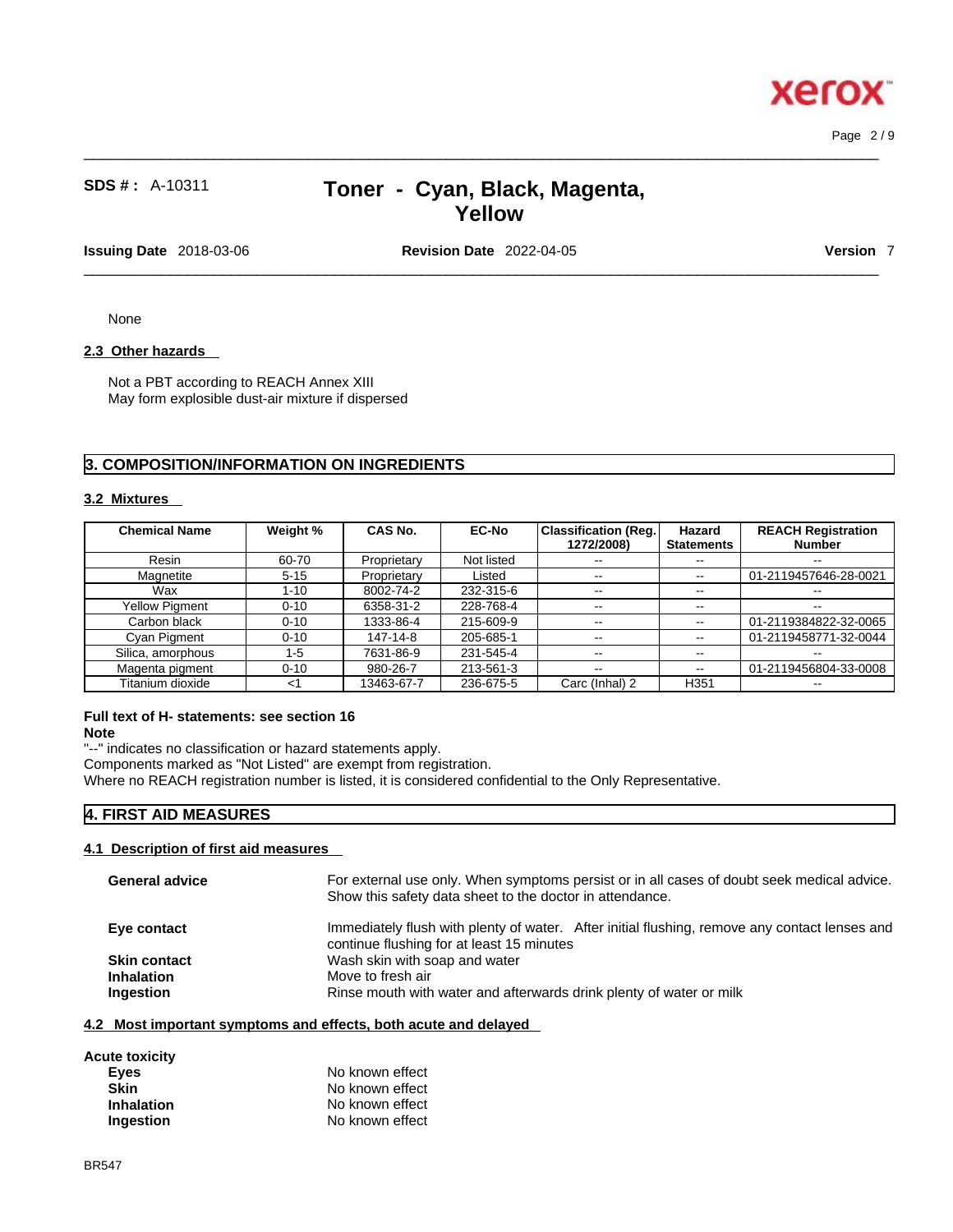

Page 3 / 9

# **SDS # :** A-10311 **Toner - Cyan, Black, Magenta, Yellow**

 $\_$  ,  $\_$  ,  $\_$  ,  $\_$  ,  $\_$  ,  $\_$  ,  $\_$  ,  $\_$  ,  $\_$  ,  $\_$  ,  $\_$  ,  $\_$  ,  $\_$  ,  $\_$  ,  $\_$  ,  $\_$  ,  $\_$  ,  $\_$  ,  $\_$  ,  $\_$  ,  $\_$  ,  $\_$  ,  $\_$  ,  $\_$  ,  $\_$  ,  $\_$  ,  $\_$  ,  $\_$  ,  $\_$  ,  $\_$  ,  $\_$  ,  $\_$  ,  $\_$  ,  $\_$  ,  $\_$  ,  $\_$  ,  $\_$  ,

| <b>Issuing Date</b> 2018-03-06 |                                   | <b>Revision Date 2022-04-05</b>                                            | <b>Version</b> 7 |
|--------------------------------|-----------------------------------|----------------------------------------------------------------------------|------------------|
| <b>Chronic effects</b>         |                                   |                                                                            |                  |
| <b>Chronic toxicity</b>        |                                   | No known effects under normal use conditions                               |                  |
| <b>Main symptoms</b>           |                                   | Overexposure may cause:                                                    |                  |
|                                |                                   | mild respiratory irritation similar to nuisance dust.                      |                  |
|                                |                                   | 4.3 Indication of immediate medical attention and special treatment needed |                  |
|                                | <b>Protection of first-aiders</b> | No special protective equipment required                                   |                  |
| Notes to physician             |                                   | Treat symptomatically                                                      |                  |
|                                | <b>5. FIREFIGHTING MEASURES</b>   |                                                                            |                  |

#### **5.1 Extinguishing media**

**Suitable extinguishing media** Use water spray or fog; do not use straight streams, Foam

**Unsuitable extinguishing media** Do not use a solid water stream as it may scatterand spread fire

#### **5.2 Special hazards arising from the substance or mixture**

Fine dust dispersed in air, in sufficient concentrations, and in the presence of an ignition source is a potential dust explosion hazard

#### **Hazardous combustion products**

Hazardous decomposition products due to incomplete combustion. Carbon oxides Nitrogen oxides (NOx)

#### **5.3 Advice for fire-fighters**

In the event of fire and/or explosion do not breathe fumes. Wear fire/flame resistant/retardant clothing. Use self-contained pressure-demand breathing apparatus if needed to prevent exposure to smoke or airborne toxins. Wear self-contained breathing apparatus and protective suit.

#### **Other information**

**Flash point** Not applicable

**Flammability** Not flammable

# **6. ACCIDENTAL RELEASE MEASURES**

#### **6.1 Personal precautions, protective equipment and emergency procedures**

Avoid breathing dust

#### **6.2 Environmental precautions**

Although toner is not an aquatic toxin, microplastics may be a physical hazard to aquatic life and should not be allowed to enter drains, sewers, or waterways

#### **6.3 Methods and material for containment and cleaning up**

**Methods for containment** Prevent dust cloud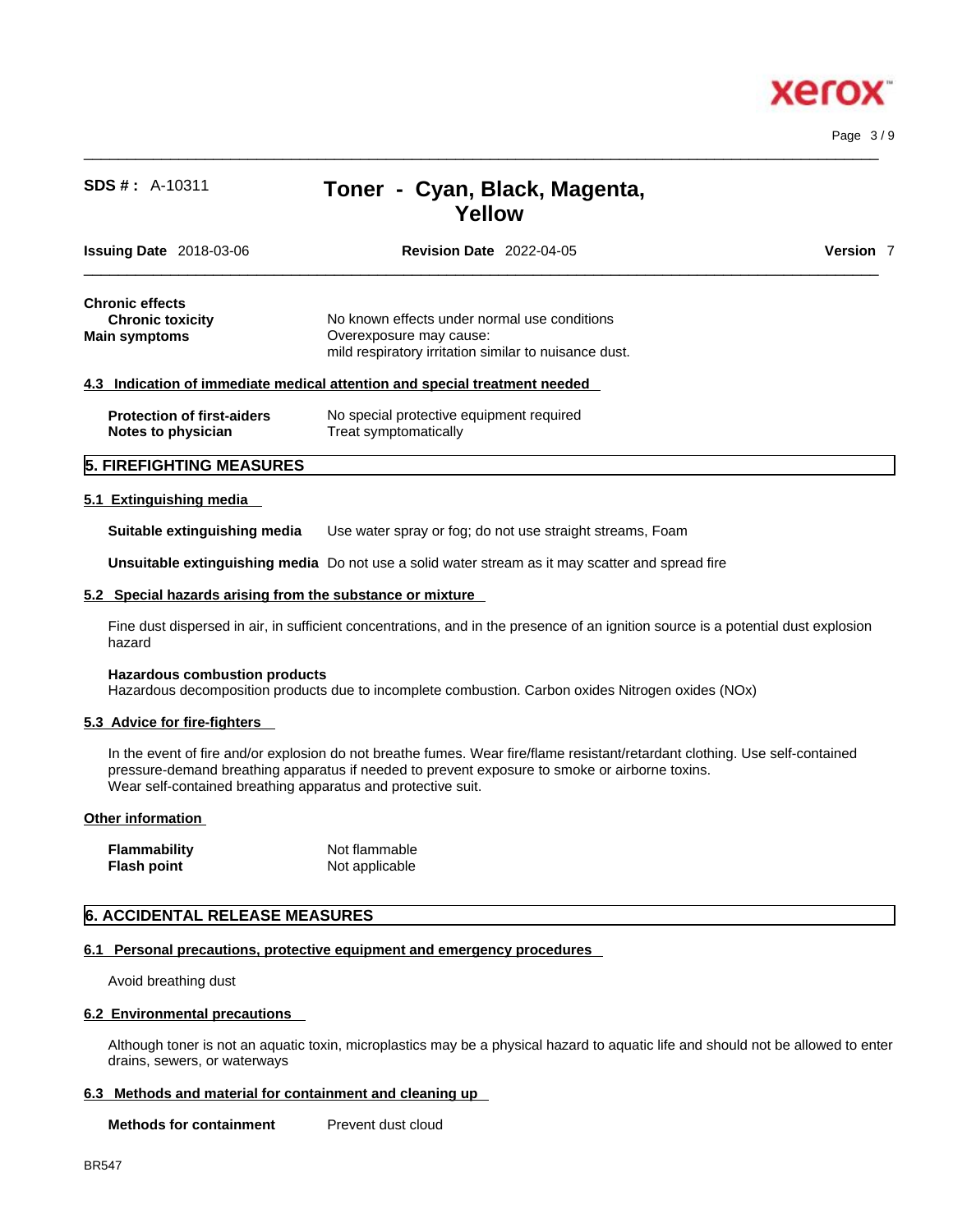

Page 4 / 9

# **SDS # :** A-10311 **Toner - Cyan, Black, Magenta, Yellow**

 $\_$  ,  $\_$  ,  $\_$  ,  $\_$  ,  $\_$  ,  $\_$  ,  $\_$  ,  $\_$  ,  $\_$  ,  $\_$  ,  $\_$  ,  $\_$  ,  $\_$  ,  $\_$  ,  $\_$  ,  $\_$  ,  $\_$  ,  $\_$  ,  $\_$  ,  $\_$  ,  $\_$  ,  $\_$  ,  $\_$  ,  $\_$  ,  $\_$  ,  $\_$  ,  $\_$  ,  $\_$  ,  $\_$  ,  $\_$  ,  $\_$  ,  $\_$  ,  $\_$  ,  $\_$  ,  $\_$  ,  $\_$  ,  $\_$  ,

| <b>Issuing Date</b> 2018-03-06                   |                                                                                                   | Version 7<br><b>Revision Date 2022-04-05</b>                                                                                                                                                                 |
|--------------------------------------------------|---------------------------------------------------------------------------------------------------|--------------------------------------------------------------------------------------------------------------------------------------------------------------------------------------------------------------|
|                                                  | Methods for cleaning up                                                                           | Use a vacuum cleaner to remove excess, then wash with COLD water. Hot water fuses<br>the toner making it difficult to remove                                                                                 |
|                                                  | 6.4 Reference to other sections                                                                   |                                                                                                                                                                                                              |
|                                                  | See section 12 for additional ecological information<br>See Section 13 for additional information |                                                                                                                                                                                                              |
|                                                  | 7. HANDLING AND STORAGE                                                                           |                                                                                                                                                                                                              |
|                                                  | 7.1 Precautions for safe handling                                                                 |                                                                                                                                                                                                              |
| dust cloud                                       |                                                                                                   | Handle in accordance with good industrial hygiene and safety practice, Avoid dust accumulation in enclosed space, Prevent                                                                                    |
|                                                  | Hygiene measures                                                                                  | None under normal use conditions                                                                                                                                                                             |
|                                                  |                                                                                                   | 7.2 Conditions for safe storage, including any incompatibilities                                                                                                                                             |
|                                                  |                                                                                                   | Keep container tightly closed in a dry and well-ventilated place, Store at room temperature                                                                                                                  |
| 7.3 Specific end uses                            |                                                                                                   |                                                                                                                                                                                                              |
|                                                  | Xerographic printing                                                                              |                                                                                                                                                                                                              |
|                                                  |                                                                                                   | 8. EXPOSURE CONTROLS/PERSONAL PROTECTION                                                                                                                                                                     |
|                                                  | 8.1 Control parameters                                                                            |                                                                                                                                                                                                              |
|                                                  | <b>Xerox Exposure Limit</b><br><b>Xerox Exposure Limit</b>                                        | 2.5 mg/m $3$ (total dust)<br>$0.4 \text{ mg/m}^3$ (respirable dust)                                                                                                                                          |
| 8.2 Exposure controls                            |                                                                                                   |                                                                                                                                                                                                              |
|                                                  | <b>Engineering measures</b>                                                                       | None under normal use conditions                                                                                                                                                                             |
|                                                  | Personal protective equipment                                                                     |                                                                                                                                                                                                              |
| <b>Hand protection</b><br><b>Thermal hazards</b> | <b>Eye/face protection</b><br>Skin and body protection<br><b>Respiratory protection</b>           | No special protective equipment required<br>No special protective equipment required<br>No special protective equipment required<br>No special protective equipment required<br>None under normal processing |
|                                                  | <b>Environmental Exposure Controls</b><br><b>Environmental Exposure</b>                           | Keep out of drains, sewers, ditches and waterways                                                                                                                                                            |

# **9. PHYSICAL AND CHEMICAL PROPERTIES**

## **9.1 Information on basic physical and chemical properties**

**Controls**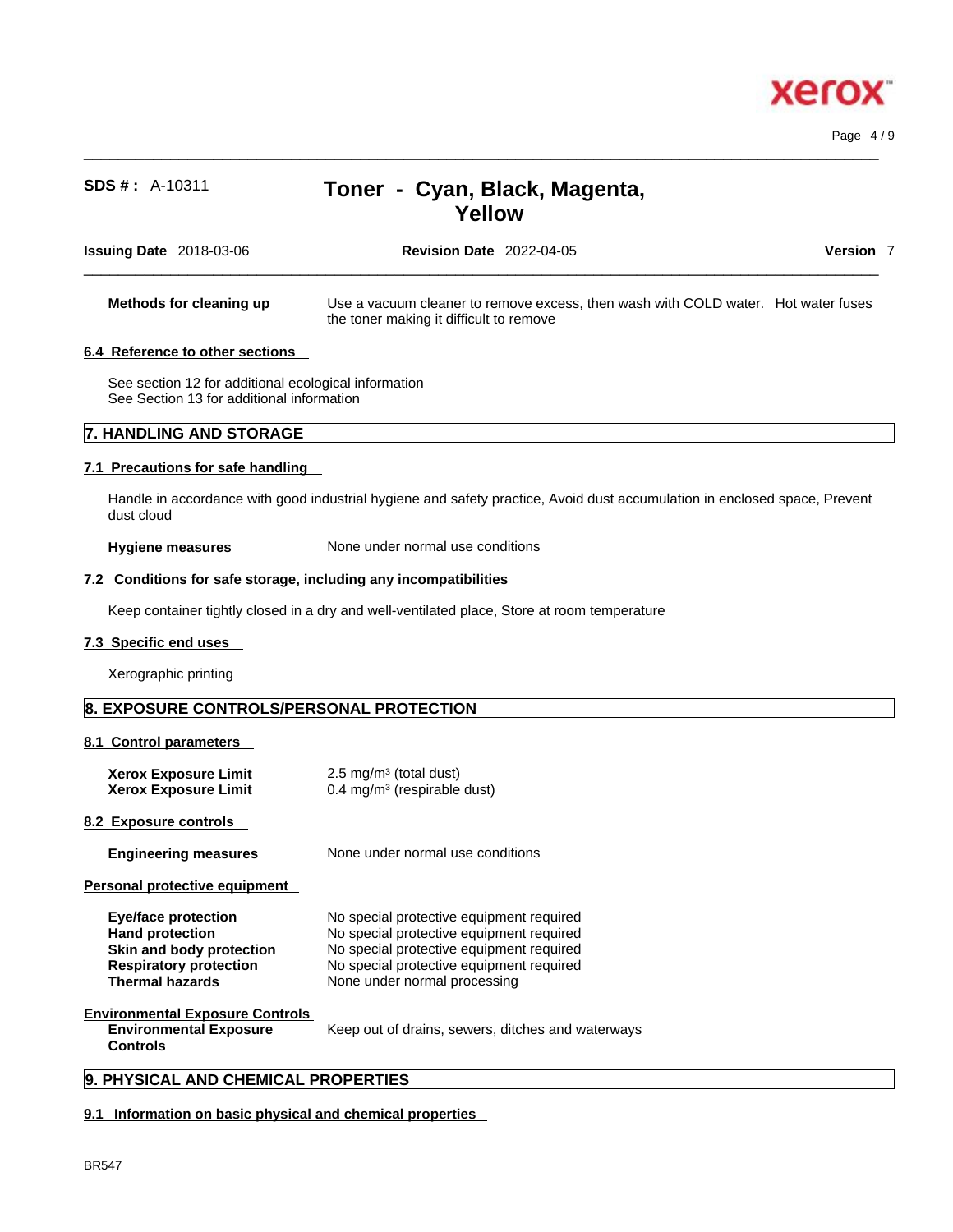# **SDS # :** A-10311 **Toner - Cyan, Black, Magenta, Yellow**

 $\_$  ,  $\_$  ,  $\_$  ,  $\_$  ,  $\_$  ,  $\_$  ,  $\_$  ,  $\_$  ,  $\_$  ,  $\_$  ,  $\_$  ,  $\_$  ,  $\_$  ,  $\_$  ,  $\_$  ,  $\_$  ,  $\_$  ,  $\_$  ,  $\_$  ,  $\_$  ,  $\_$  ,  $\_$  ,  $\_$  ,  $\_$  ,  $\_$  ,  $\_$  ,  $\_$  ,  $\_$  ,  $\_$  ,  $\_$  ,  $\_$  ,  $\_$  ,  $\_$  ,  $\_$  ,  $\_$  ,  $\_$  ,  $\_$  ,

**Issuing Date** 2018-03-06 **Revision Date** 2022-04-05

 $\_$  ,  $\_$  ,  $\_$  ,  $\_$  ,  $\_$  ,  $\_$  ,  $\_$  ,  $\_$  ,  $\_$  ,  $\_$  ,  $\_$  ,  $\_$  ,  $\_$  ,  $\_$  ,  $\_$  ,  $\_$  ,  $\_$  ,  $\_$  ,  $\_$  ,  $\_$  ,  $\_$  ,  $\_$  ,  $\_$  ,  $\_$  ,  $\_$  ,  $\_$  ,  $\_$  ,  $\_$  ,  $\_$  ,  $\_$  ,  $\_$  ,  $\_$  ,  $\_$  ,  $\_$  ,  $\_$  ,  $\_$  ,  $\_$  ,

| Version |  |
|---------|--|
|         |  |

Page 5 / 9

| Appearance<br><b>Physical state</b><br><b>Colour</b>                                                                                                                                                                      | Powder<br>Solid<br>Cyan, Black, Magenta, Yellow                                                                                   | Odour<br><b>Odour threshold</b><br>рH | Faint<br>Not applicable<br>Not applicable                                                    |  |
|---------------------------------------------------------------------------------------------------------------------------------------------------------------------------------------------------------------------------|-----------------------------------------------------------------------------------------------------------------------------------|---------------------------------------|----------------------------------------------------------------------------------------------|--|
| <b>Flash point</b>                                                                                                                                                                                                        | Not applicable                                                                                                                    |                                       |                                                                                              |  |
| <b>Melting / Freezing Point</b><br>Boiling point/boiling range<br>Softening point                                                                                                                                         | Not applicable<br>Not applicable<br>$49 - 60 °C$<br>$\frac{1}{2}$                                                                 | 120 - 140 °F                          |                                                                                              |  |
| <b>Evaporation rate</b><br><b>Flammability</b><br><b>Flammability Limits in Air</b>                                                                                                                                       | Not applicable<br>Not flammable<br>Not applicable                                                                                 |                                       |                                                                                              |  |
| <b>Explosive Limits</b>                                                                                                                                                                                                   | No data available                                                                                                                 |                                       |                                                                                              |  |
| Vapour pressure<br><b>Vapour density</b><br><b>Specific gravity</b><br><b>Water solubility</b><br><b>Partition coefficient</b><br><b>Autoignition temperature</b><br><b>Decomposition temperature</b><br><b>Viscosity</b> | Not applicable<br>Not applicable<br>$1 - 2$<br>Negligible<br>Not applicable<br>Not applicable<br>Not determined<br>Not applicable |                                       |                                                                                              |  |
| <b>Explosive properties</b>                                                                                                                                                                                               | source is a potential dust explosion hazard                                                                                       |                                       | Fine dust dispersed in air, in sufficient concentrations, and in the presence of an ignition |  |
| <b>Oxidising properties</b><br>9.2 Other information                                                                                                                                                                      | Not applicable                                                                                                                    |                                       |                                                                                              |  |

None

# **10. STABILITY AND REACTIVITY**

## **10.1 Reactivity**

No dangerous reaction known under conditions of normal use

## **10.2 Chemical stability**

Stable under normal conditions

## **10.3 Possibility of hazardous reactions**

| <b>Hazardous reactions</b>      | None under normal processing            |
|---------------------------------|-----------------------------------------|
| <b>Hazardous polymerisation</b> | Hazardous polymerisation does not occur |

#### **10.4 Conditions to avoid**

Prevent dust cloud, Fine dust dispersed in air, in sufficient concentrations, and in the presence of an ignition source is a potential dust explosion hazard

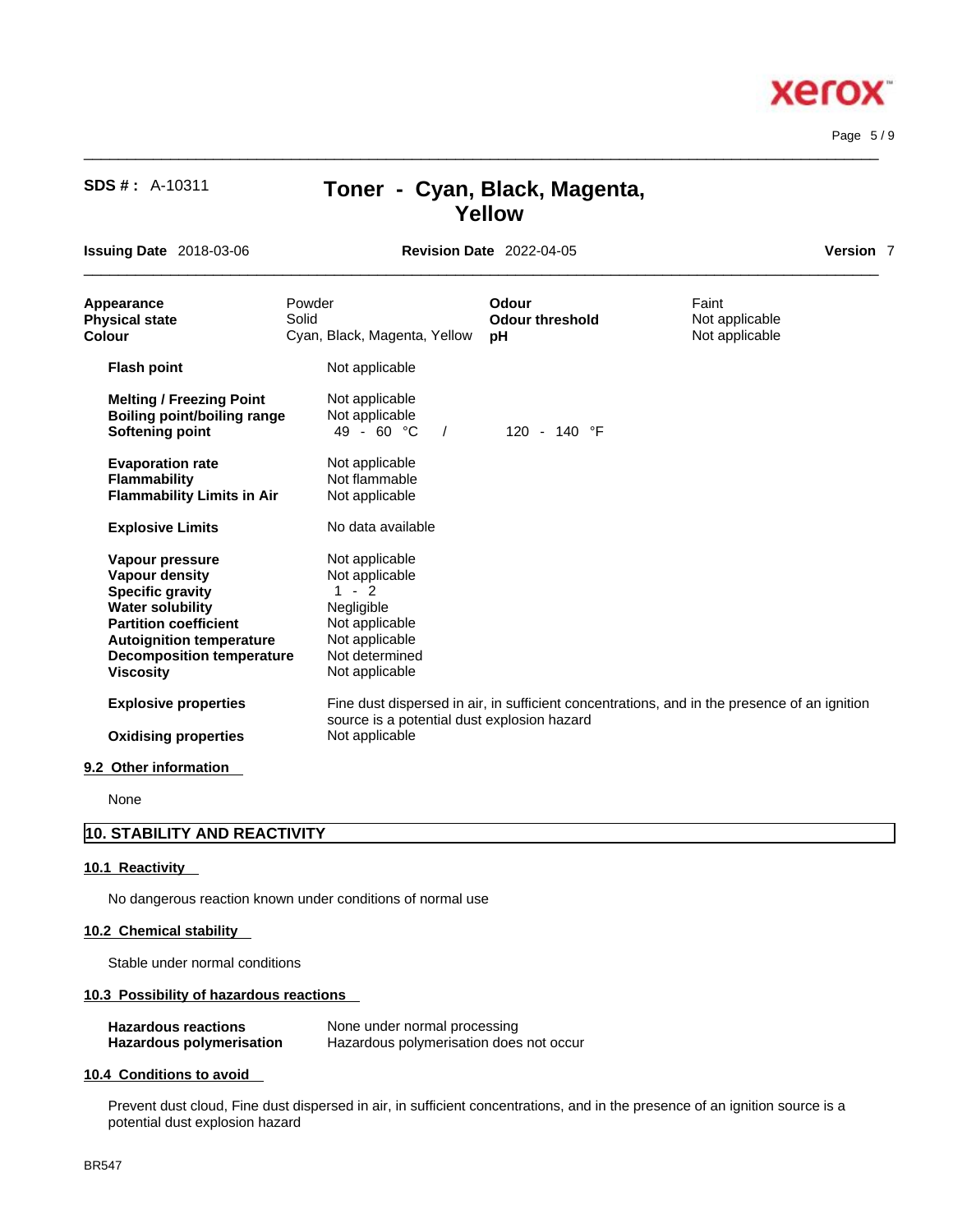# **SDS # :** A-10311 **Toner - Cyan, Black, Magenta, Yellow**

 $\_$  ,  $\_$  ,  $\_$  ,  $\_$  ,  $\_$  ,  $\_$  ,  $\_$  ,  $\_$  ,  $\_$  ,  $\_$  ,  $\_$  ,  $\_$  ,  $\_$  ,  $\_$  ,  $\_$  ,  $\_$  ,  $\_$  ,  $\_$  ,  $\_$  ,  $\_$  ,  $\_$  ,  $\_$  ,  $\_$  ,  $\_$  ,  $\_$  ,  $\_$  ,  $\_$  ,  $\_$  ,  $\_$  ,  $\_$  ,  $\_$  ,  $\_$  ,  $\_$  ,  $\_$  ,  $\_$  ,  $\_$  ,  $\_$  ,

**Issuing Date** 2018-03-06 **Revision Date** 2022-04-05 **Version** 7

 $\_$  ,  $\_$  ,  $\_$  ,  $\_$  ,  $\_$  ,  $\_$  ,  $\_$  ,  $\_$  ,  $\_$  ,  $\_$  ,  $\_$  ,  $\_$  ,  $\_$  ,  $\_$  ,  $\_$  ,  $\_$  ,  $\_$  ,  $\_$  ,  $\_$  ,  $\_$  ,  $\_$  ,  $\_$  ,  $\_$  ,  $\_$  ,  $\_$  ,  $\_$  ,  $\_$  ,  $\_$  ,  $\_$  ,  $\_$  ,  $\_$  ,  $\_$  ,  $\_$  ,  $\_$  ,  $\_$  ,  $\_$  ,  $\_$  ,

Page 6 / 9

#### **10.5 Incompatible Materials**

None

# **10.6 Hazardous decomposition products**

None under normal use

#### **11. TOXICOLOGICAL INFORMATION**

*The toxicity data noted below is based on the test results of similar reprographic materials.* 

## **11.1 Information on toxicological effects**

# **Acute toxicity**

| Product Information<br><b>Irritation</b><br>Oral LD50<br><b>Dermal LD50</b><br><b>LC50 Inhalation</b>                         | No skin irritation, No eye irritation<br>$> 5$ g/kg (rat)<br>$> 5$ g/kg (rabbit)<br>$> 5$ mg/L (rat, 4 hr)                                                                                                                                                                                                                                                                                                                                                                                                                                                                                                                                                                                                                                                                     |
|-------------------------------------------------------------------------------------------------------------------------------|--------------------------------------------------------------------------------------------------------------------------------------------------------------------------------------------------------------------------------------------------------------------------------------------------------------------------------------------------------------------------------------------------------------------------------------------------------------------------------------------------------------------------------------------------------------------------------------------------------------------------------------------------------------------------------------------------------------------------------------------------------------------------------|
| <b>Chronic toxicity</b><br>Product Information<br><b>Chronic effects</b><br>Carcinogenicity<br><b>Other information</b>       | No known effects under normal use conditions<br>See "Other Information" in this section.<br>The IARC (International Agency for Research on Cancer) has listed<br>"possibly carcinogenic to humans". However, Xerox has concluded t<br>carbon black in this mixture does not present a health hazard. The<br>based on studies evaluating pure, "free" carbon black. In contrast,<br>composed of specially prepared polymer and a small amount of carb<br>pigment). In the process of making toner, the small amount of carbo<br>encapsulated within a matrix. Xeroxhas performed extensive testing<br>chronic bioassay (test for potential carcinogenicity). Exposure to ton<br>evidence of cancer in exposed animals. The results were submitted<br>and published extensively. |
|                                                                                                                               | The IARC (International Agency for Research on Cancer) has listed<br>"possibly carcinogenic to humans". However, Xerox has concluded<br>titanium dioxide in this mixture does not present a health hazard. T<br>is based on studies in rats using high concentrations of pure, unbout<br>respirable size. Epidemiological studies do not suggest a carcinoge<br>In addition, the titanium dioxide in this mixture is encapsulated in a n<br>surface of the toner.                                                                                                                                                                                                                                                                                                              |
| Other toxic effects<br>Product Information<br><b>Sensitisation</b><br><b>Mutagenic effects</b><br><b>Target organ effects</b> | No sensitisation responses were observed<br>Not mutagenic in AMES Test<br>None known                                                                                                                                                                                                                                                                                                                                                                                                                                                                                                                                                                                                                                                                                           |
|                                                                                                                               |                                                                                                                                                                                                                                                                                                                                                                                                                                                                                                                                                                                                                                                                                                                                                                                |

**Other adverse effects** None known **Aspiration Hazard** Not applicable

**as listed carbon black as** ncluded that the presence of rd. The IARC classification is ontrast, toner is a formulation nt of carbon black (or other of carbon black becomes e testing of toner, including a re to toner did not produce ubmitted to regulatory agencies

as listed titanium dioxide as oncluded that the presence of izard. The IARC classification e, unbound TiO2 particles of rarcinogenic effects in humans. ted in a matrix or bound to the

# xero: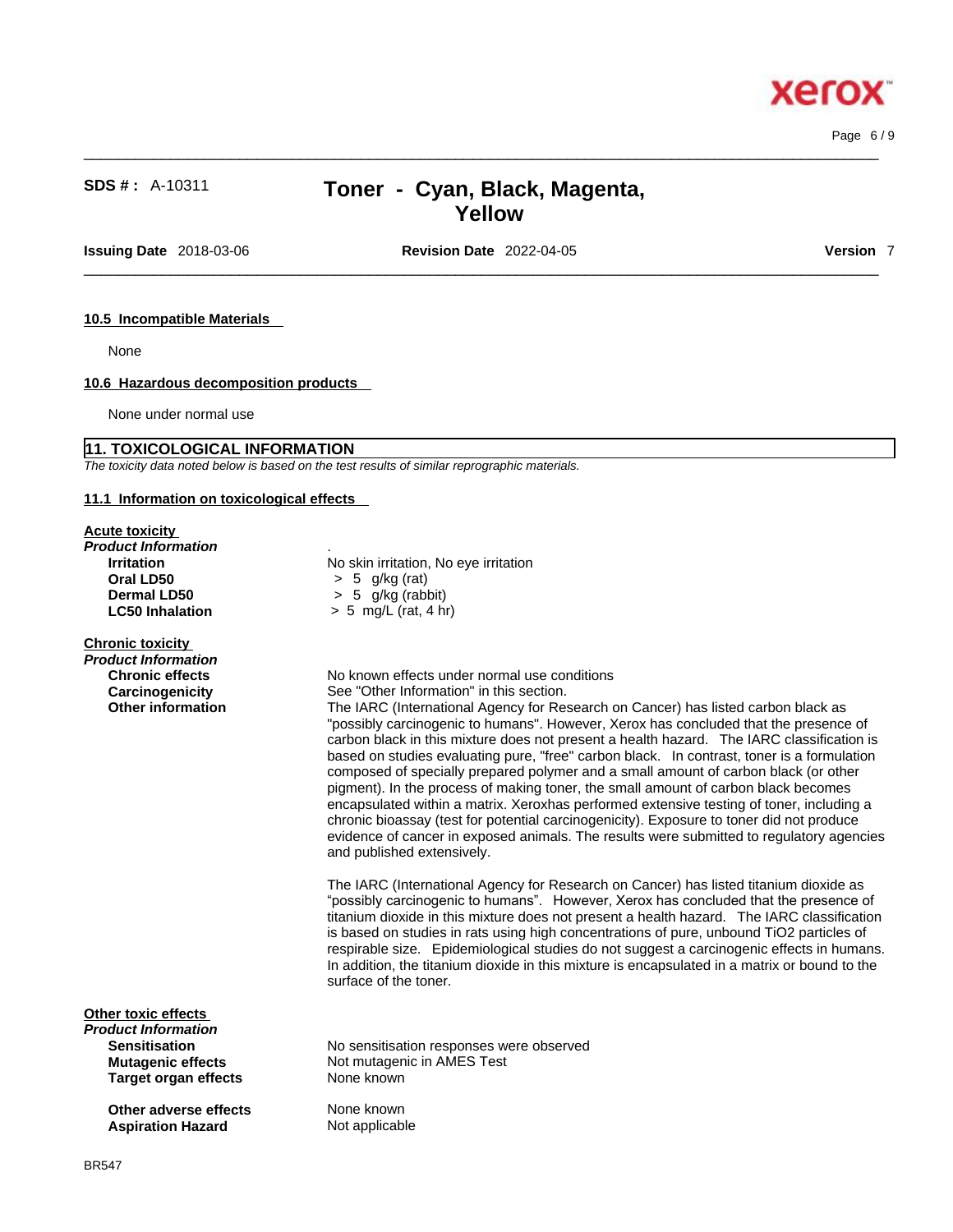

Page 7 / 9

# **SDS # :** A-10311 **Toner - Cyan, Black, Magenta, Yellow**

 $\_$  ,  $\_$  ,  $\_$  ,  $\_$  ,  $\_$  ,  $\_$  ,  $\_$  ,  $\_$  ,  $\_$  ,  $\_$  ,  $\_$  ,  $\_$  ,  $\_$  ,  $\_$  ,  $\_$  ,  $\_$  ,  $\_$  ,  $\_$  ,  $\_$  ,  $\_$  ,  $\_$  ,  $\_$  ,  $\_$  ,  $\_$  ,  $\_$  ,  $\_$  ,  $\_$  ,  $\_$  ,  $\_$  ,  $\_$  ,  $\_$  ,  $\_$  ,  $\_$  ,  $\_$  ,  $\_$  ,  $\_$  ,  $\_$  ,

**Issuing Date** 2018-03-06 **Revision Date** 2022-04-05 **Version** 7

 $\_$  ,  $\_$  ,  $\_$  ,  $\_$  ,  $\_$  ,  $\_$  ,  $\_$  ,  $\_$  ,  $\_$  ,  $\_$  ,  $\_$  ,  $\_$  ,  $\_$  ,  $\_$  ,  $\_$  ,  $\_$  ,  $\_$  ,  $\_$  ,  $\_$  ,  $\_$  ,  $\_$  ,  $\_$  ,  $\_$  ,  $\_$  ,  $\_$  ,  $\_$  ,  $\_$  ,  $\_$  ,  $\_$  ,  $\_$  ,  $\_$  ,  $\_$  ,  $\_$  ,  $\_$  ,  $\_$  ,  $\_$  ,  $\_$  ,

#### 11.2 Information on other hazards

**Endocrine disrupting properties** This product does not contain any known or suspected endocrine disruptors

## **12. ECOLOGICAL INFORMATION**

#### **12.1 Toxicity**

On available data, the mixture / preparation is not harmful to aquatic life

#### **12.2 Persistence and degradability**

Not readily biodegradable

#### **12.3 Bioaccumulative potential**

Bioaccumulation is unlikely

#### **12.4 Mobility in soil**

Insoluble in water

## **12.5 Results of PBT and vPvB assessment**

Not a PBT according to REACH Annex XIII

#### **12.6 Endocrine disrupting properties**

This product does not contain any known or suspected endocrine disruptors

#### **12.7 Other adverse effects**

Although toner is not an aquatic toxin, microplastics may be a physical hazard to aquatic life and should not be allowed to enter drains, sewers, or waterways.

| <b>13. DISPOSAL CONSIDERATIONS</b> |                                                                                                                                                                    |
|------------------------------------|--------------------------------------------------------------------------------------------------------------------------------------------------------------------|
| 13.1 Waste treatment methods       |                                                                                                                                                                    |
| <b>Waste Disposal Method</b>       | No special precautions are needed in handling this material                                                                                                        |
| <b>EWC Waste Disposal No.</b>      | 08 03 18                                                                                                                                                           |
| Other information                  | Although toner is not an aquatic toxin, microplastics may be a physical hazard to aquatic life<br>and should not be allowed to enter drains, sewers, or waterways. |

# **14. TRANSPORT INFORMATION**

#### **14.1 UN/ID No**

Not regulated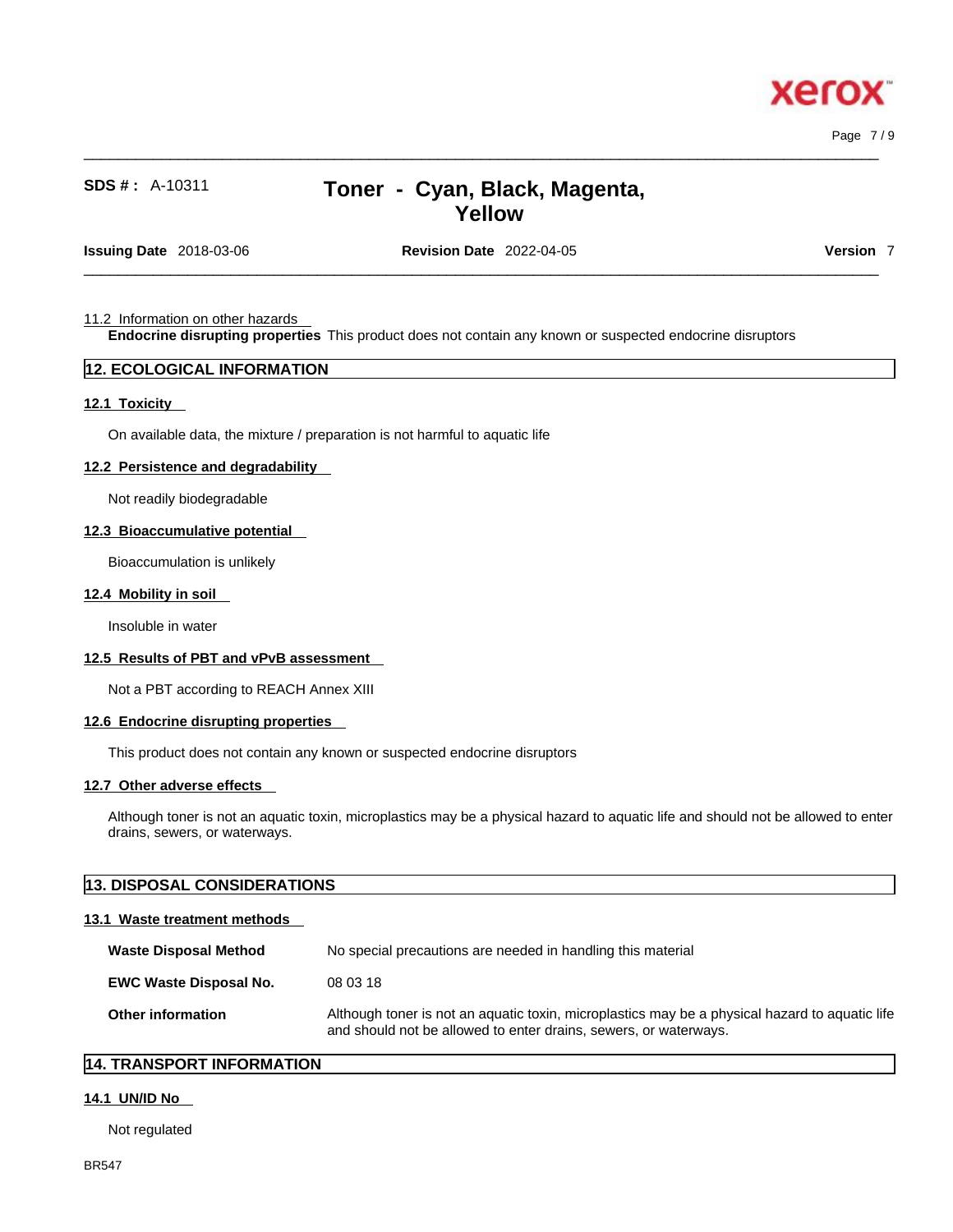

Page 8 / 9

# **SDS # :** A-10311 **Toner - Cyan, Black, Magenta, Yellow**

 $\_$  ,  $\_$  ,  $\_$  ,  $\_$  ,  $\_$  ,  $\_$  ,  $\_$  ,  $\_$  ,  $\_$  ,  $\_$  ,  $\_$  ,  $\_$  ,  $\_$  ,  $\_$  ,  $\_$  ,  $\_$  ,  $\_$  ,  $\_$  ,  $\_$  ,  $\_$  ,  $\_$  ,  $\_$  ,  $\_$  ,  $\_$  ,  $\_$  ,  $\_$  ,  $\_$  ,  $\_$  ,  $\_$  ,  $\_$  ,  $\_$  ,  $\_$  ,  $\_$  ,  $\_$  ,  $\_$  ,  $\_$  ,  $\_$  ,

 $\_$  ,  $\_$  ,  $\_$  ,  $\_$  ,  $\_$  ,  $\_$  ,  $\_$  ,  $\_$  ,  $\_$  ,  $\_$  ,  $\_$  ,  $\_$  ,  $\_$  ,  $\_$  ,  $\_$  ,  $\_$  ,  $\_$  ,  $\_$  ,  $\_$  ,  $\_$  ,  $\_$  ,  $\_$  ,  $\_$  ,  $\_$  ,  $\_$  ,  $\_$  ,  $\_$  ,  $\_$  ,  $\_$  ,  $\_$  ,  $\_$  ,  $\_$  ,  $\_$  ,  $\_$  ,  $\_$  ,  $\_$  ,  $\_$  , **Issuing Date** 2018-03-06 **Revision Date** 2022-04-05 **Version** 7

#### **14.2 Proper shipping name**

Not regulated

#### **14.3 Transport hazard class(es)**

Not classified

#### **14.4 Packing Group**

Not applicable

#### **14.5 Environmental hazards**

Presents little or no hazard to the environment

#### **14.6 Special precautions for users**

No special precautions are needed in handling this material

#### **14.7 Transport in bulk according to MARPOL 73/78 and the IBC Code**

Not applicable

# **15. REGULATORY INFORMATION**

### **15.1 Safety, health and environmental regulations/legislation specific for the substance or mixture**

According to present data no classification and labelling is required according to Regulation (EC) No 1272/2008

#### **15.2 Chemical Safety Assessment**

A chemical safety assessment according to regulation (EC) No. 1907/2006 isnot required

# **16. OTHER INFORMATION**

**Issuing Date** 2018-03-06 **Revision Date** 2022-04-05 **Revision Note** (M)SDS sections updated, 3 **Full text of H-Statements referred to undersections 2 and 3** H351 - Suspected of causing cancer if inhaled

**This safety data sheet complies with the requirements of Regulation (EC) No. 1272/2008 as amended.**

#### **Disclaimer**

The information provided in this Safety Data Sheet is correct to the best of our knowledge, information and belief at the date of its publication. The information given is designed only as a guidance for safe handling, use, processing, storage, transportation, disposal and release and is not to be considered a warranty or quality specification. The information relates only to the specific material designated and may not be valid for such material used in